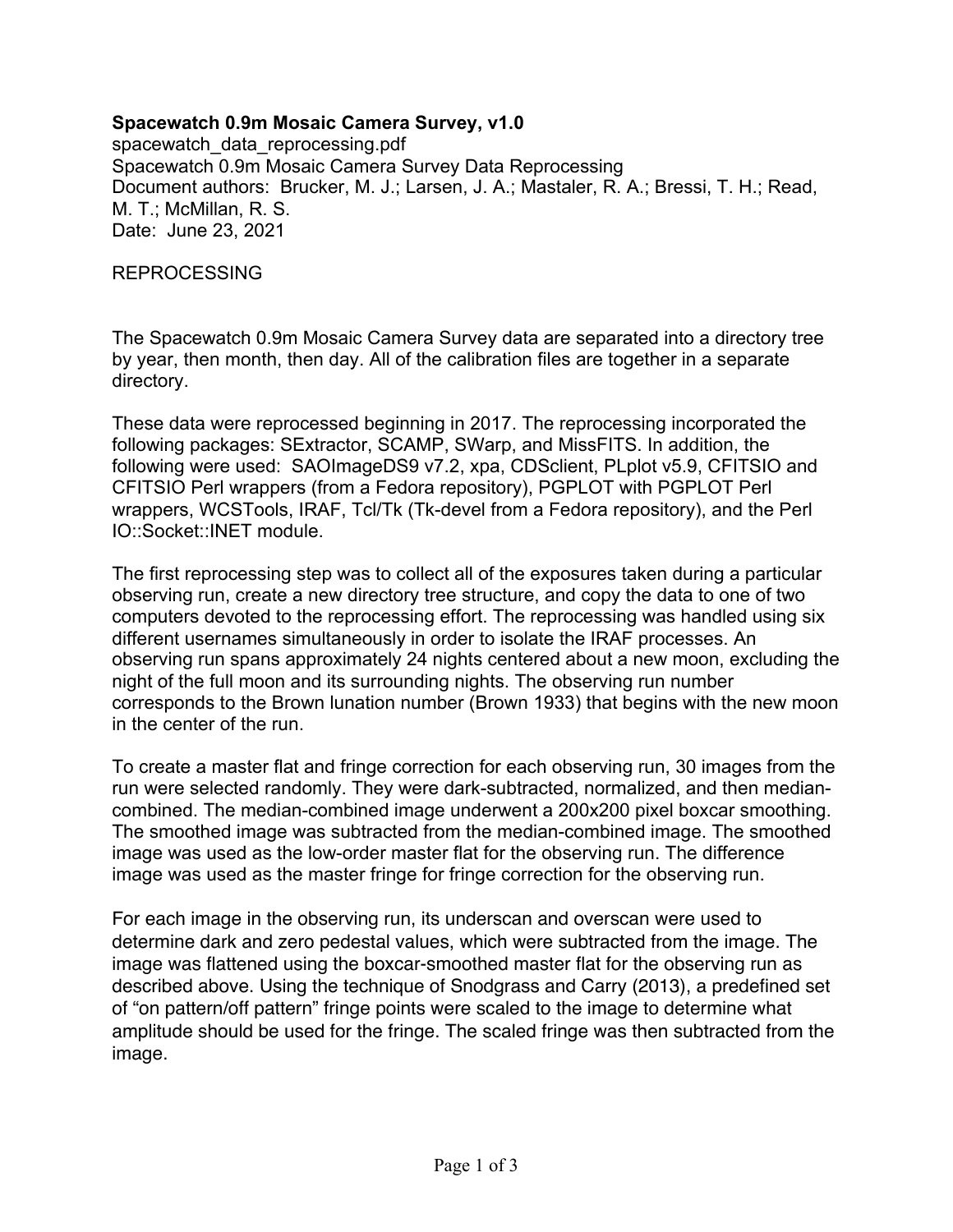A preliminary astrometry list of objects was created by SExtractor from a rough catalog of objects with a detection threshold down to 2.5-sigma. That list was fed into SWarp along with a preliminary astrometry solution in order to generate a more refined astrometry solution. With the improved solution written to the FITS header, a final catalog was created with a detection threshold of 1.5-sigma by a second run of SExtractor.

The reported magnitude zeropoint in the headers was calculated by making a linear fit in magnitude between stars matched from our images to the USNO-B1.0 astrometry stars. The zeropoint of the fit, after two rounds of fitting the stars with 3-sigma rejection, was saved to the FITS header. An example of a very bad fringe feature on the image from one of the amplifiers and a final validation plot for each amplifier in the mosaic image that showed the x/y astrometry residual distributions were displayed so that the reviewer could evaluate manually the success of the image reduction. If an image was rejected, it was reprocessed by hand and resubmitted for validation. As a result, all images passed human validation before submission.

As a post-processing step, the mosaic images were divided into eight separate images by amplifier for archival purposes. Keywords relevant to archival storage were written to the FITS headers and XML labels were created. The nonstandard FITS header keywords included are described below.

### EXTNM:

This is the pre-processing name for the amplifier extension in the mosaic CCD. Before reprocessing, the eight amplifiers were referred to as numbers 0 through 7. The XML labels refer to the amplifiers as numbers 001 through 008 where the XML amplifier number is equal to the pre-processing number plus one.

# HISNSTAR, HISNXRMS, HISNYRMS, HISNCHI2:

HISNSTAR is the number of stars used to create the final astrometry solution using only stars with high signal-to-noise ratio (SNR). HISNXRMS is the root-mean-square (RMS) uncertainty in arcseconds along the x-axis for the astrometry solution using high SNR stars. HISNYRMS is the RMS uncertainty in arcseconds along the y-axis for the astrometry solution using high SNR stars. HISNCHI2 is the chi-squared value per degree of freedom for the astrometry solution using high SNR stars.

# ALLSSTAR, ALLSXRMS, ALLSYRMS, ALLSCHI2:

These quantities are similar to HISNSTAR, HISNXRMS, HISNYRMS, and HISNCHI2 above but use an astrometry solution created with all stars regardless of SNR. This was not the adopted astrometric solution.

# ROLLOMAG, ROLLOSNR, ROLLOFWHM:

ROLLOMAG (rollover magnitude) is the magnitude of the peak of the histogram of stellar magnitudes in the image. ROLLOSNR is the SNR at the magnitude of the peak of the histogram of stellar magnitudes in the image. ROLLOFWHM is the full width at